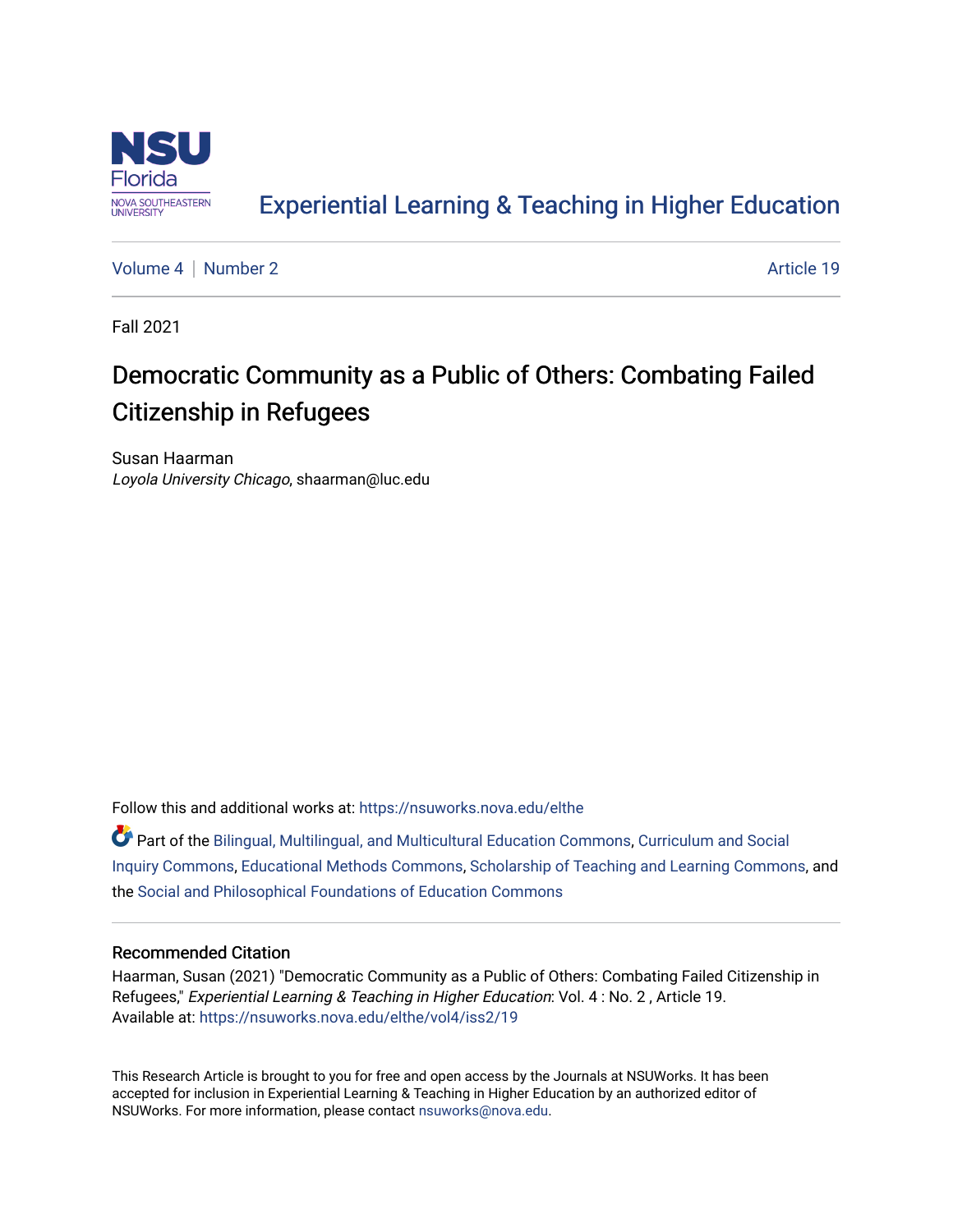# **Democratic Community as a Public of Others: Combating Failed Citizenship in Refugees**

#### **SUSAN HAARMAN** *Loyola University Chicago*

adi<sup>1</sup> was a surgeon for 15 years before he and his family were resettled from Syria to Chicago. Since arriving here, he's been able to take work as CNA in a nursing home and has adi<sup>1</sup> was a surgeon for 15 years before he and his family were resettled from Syria to Chicago. Since arriving here, he's been able been trying to figure out what of his education may be able to transfer so that he can enroll in nursing school. His wife, formerly a CPA, has had more

success with gig economy jobs, but her choppy English has led to several failed interviews for full time work. "She's absolutely fluent in French, but alas we did not arrive there," (Haarman, 2020). His daughter has been adjusting well, partially because her English has been improving fast, but her failing grades in history

courses (of a country she did not grow up in) meant she was not tracked into other AP courses and likely will not be eligible for some scholarships, as there is little time to turn her GPA around before she will graduate from highschool next year. Conversations with their neighbors have been awkward since they called the police to Fadi's apartment, claiming their Eid celebration was too loud. "They tell me I am so blessed to be here," Fadi shared with a smirk. "I tell them being alive is good and end the conversation."

Whether through difficulties in accessing equitable education, social stigma, or finding that their own skills and training are not recognized, many refugees find that although they are able to establish a stable life, they do not experience a deep sense of welcome or enthusiasm from the broader nation. Even in countries where there is robust educational support for their transition, many refugees are tracked into vocational studies, with only their children or the second generation reaching the same level of education and economic success as natives (Crul, 2019). It is unsurprising that some communities feel marginalized in their new places of residence despite often having more legal rights than they did before.

**"A primary challenge is the political paradox of forming a community that is heterogeneous, yet is committed, connected, and has the capacity to work together across differences."**

many refugees experience what he calls *failed citizenship.* In failed citizenship, citizens have the legal rights extended to all citizens, but are ambivalent towards the nation, do not internalize the nations' values, and tend to act only to support their own internal group. The failure in failed citizenship belongs to the larger

 James Banks (2017) has come up with his own typology of experiences of citizenship and described how they manifest in the individual's civic participation and orientation to the nation. He believes that

> democratic society for not integrating these individuals in a meaningful way. Banks (2019) believes that failed citizenship is often the result of experiences of discrimination,

pressure to assimilate at the cost of cultural erasure, mediocre civic education, and lack of opportunities for meaningful civic action for the greater whole.

This paper will argue that resettled refugees' experience of failed citizenship in the United States is actually a bellwether for the challenges of democratic community for all citizens. A primary challenge is the political paradox of forming a community that is heterogeneous, yet is committed, connected, and has the capacity to work together across differences. This tension is often exacerbated by the poor civic education programs that teach stagnant models of citizenship and portray a false unity in civic narrative and experience in the classroom. The paper will then present Emmanual Levinas' concept of the Other and John Dewey's conception of the public as ways to reframe our responsibility to and capacity to work with fellow citizens in diverse democratic communities while also not demanding assimilation or erasure. It will then recommend using experiential learning and Beista's 'community of those who have nothing in common' to reframe civic education in the classroom to combat failed citizenship in all citizens, whether native born or just arrived.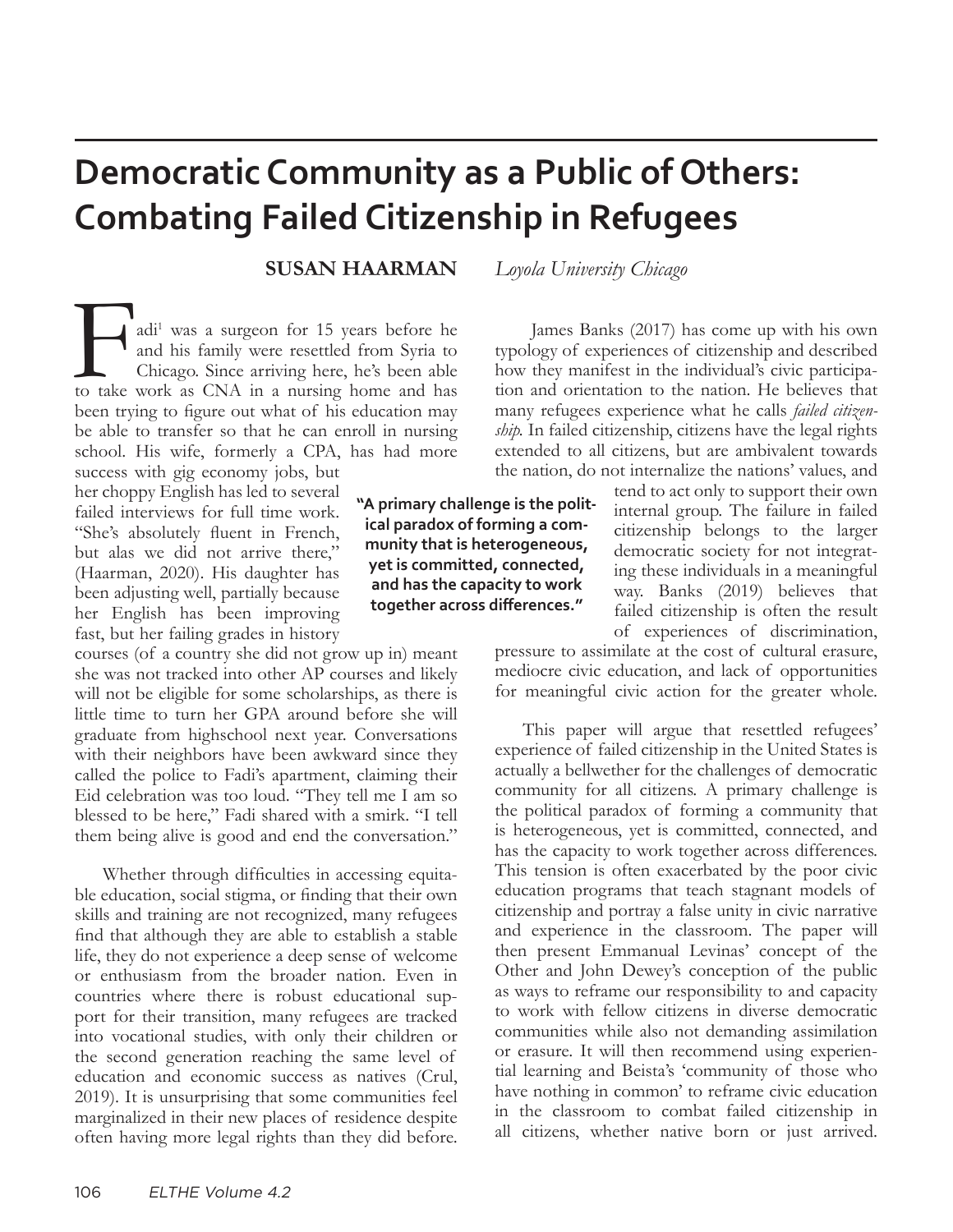#### **Failed Citizenship in the Democratic Community**

Banks (2017) says that a minimum threshold definition of citizenship is one in which citizens have rights and privileges within a democratic state. However, these narrow parameters do not account for the complexity of multicultural democratic nations and thus offer an anemic standard of what civic identity entails. Because this minimal definition is often all that is promised and expected, Banks says many groups experience a failed citizenship - where their rights are established by law, but little is done to ensure access to those rights or engage a citizen beyond offering a legal status.

Failed citizenship is marked by feelings of distrust and exclusion. These individuals experience overt and covert structural exclusion, leading to a level of ambivalence towards the country (Banks, 2017). This often manifests in low participation in democratic functions, a belief that their actions may not make a difference, and a perception that the government is not actually invested in their flourishing. Failed citizens do not trust that they will be assisted by the nation state or outside communities in this goal and often their primary self-articulated identity is their ethnic, racial, or religious group. As a result, it is common for these groups to focus on their own care and often create their own spaces. Their identity as a member of the nation state is strongly secondary, if it is articulated or claimed at all.

Refugee communities often experience failed citizenship through the disconnect between the rights they supposedly gained upon resettlement and their current reality because of experiences of discrimination and harassment in employment, the public sphere, and in schools. Any access they are given often comes at the cost of the suppression of their own cultural heritage, language, values, or customs. Being an American citizen can often appear to mean no longer being who they are when they were resettled.

The role that schooling plays in the life of refugee communities becomes essential to the prevention of failed citizenship. John Dewey said that children have to experience democracy in order to internalize its values and habits and believed that education and schooling were one of the best opportunities. Banks (2017) believes human rights are also best experienced through schools.

In order for human rights ideals to be implemented in schools and to become meaningful for noncitizen children and youth, they must speak to and address the

children's and youth's experiences, personal identities, hopes, struggles, dreams, and possibilities. In other words, in order for students to internalize the concept of human rights, they must have experiences in school as well as in the larger society that validate them as human beings; affirm their ethnic, cultural, racial, and linguistic identities; and empower them as individuals in school and in the larger society (2019, p. 239)

Although most American schools offer some level of civic education curriculum aimed to engender a strong civic identity and active citizenship in students, most teachers adopt a single narrative of nationhood, focusing on traditional founding fathers (most of whom are white) and base level mechanics of governance. This promotes a simplistic civic national identity that minimizes the capacity and role for refugee communities within it (Banks, 2017). Refugee students and teachers both point out a massive disconnect between the content of civics textbooks and the current community's own realities. However, discussion of this tension rarely occurs, in part because of instructors' fear of causing conflict between students (Dryden-Peterson, 2019). Schools often exacerbate this tension by either placing students in classrooms in which they do not know the language while offering minimal support and guidance or separating them until they require requisite language skills. Both of these situations of "integration" involve a level of exclusion.

#### **The Threat of Unity in Democratic Community**

This failure of the larger polity to support the integration of new citizens presents a clear and present danger to democracy. Healthy democracies depend upon both the participation and trust of citizens. Refugees are the example par excellence of the paradox of democratic community. They have arrived to the United States having grown up elsewhere and potentially with a deep desire to return, even if that is not possible. They are negotiating sudden immersion into a new culture while also dealing with economic and social roadblocks to thriving. The easiest way to help them come to actively participate in civic life would be to encourage them to assimilate, but doing so would then strip them of the most valuable contributions they can make to the democratic process - their new and potentially differing perspectives. However, if they do not assimilate, they will find themselves alienated from full participation in society and likely withdraw from broader civic life, focusing primarily on those that share their own cultural framework.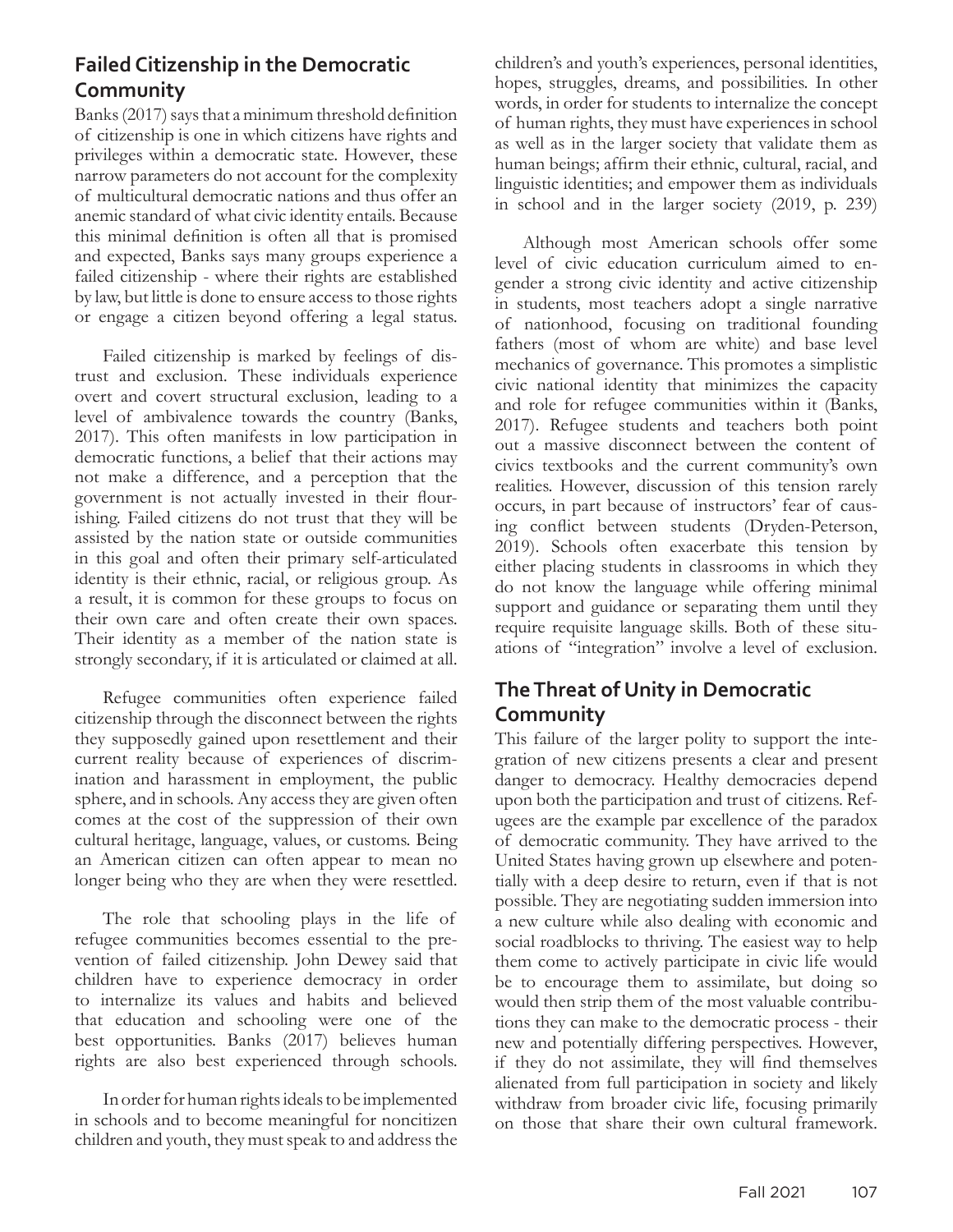Educators may find themselves at a loss as to how to create engaging educative experiences for refugee communities which help foster civic belonging and skills, but do not threaten to mute or suppress the essential differing perspectives that they bring. Additionally, many community-based learning courses that work with refugee communities focus only on their integration into American society, leaving the students who participate in them potentially complicit in fostering failed citizenship and advancing a singular narrative of what American culture should be.

#### **Levinas' "Other" as Fellow Citizen**

In the face of this potential impasse that threatens the success of both refugee and the broader democratic community, the work of Emmanuel Levinas provides a helpful conceptual framework for educators, especially those designing community-based learning courses. Levinas' concept of "the Other" and its ethical obligation presents the possibility of a form of community in which the distinctive ipseity of members is never compromised or subsumed - where difference is a necessity that binds (Zhao, 2016). For Levinas, the best description of human existence is being situated in relation to another person with whom one is in proximity—what he calls the Other. This framework becomes helpful as citizenship is marked by its relationality. To be a citizen is to have a formal relationship with a nation state and through the designation an implied relationship to every other citizen. A citizen is who they are because of relationships to other citizens and that relationship is not one of choice, but rather contingent to their very existence.

Beyond just recognition, Levinas believed that the self is constituted by this encounter. A person exists because of another and is themselves the Other to someone else. When encountering the Other, the person meets something that cannot be reduced to or filtered fully through their own experience. This encounter also sparks an ethical challenge (May, 1997). The Other helps solidify the identity of the individual because the person now has a more coherent understanding of how the categories and particularities they hold (in which the Other cannot be subsumed into) make them uniquely themselves. A native-born's encounter with a refugee makes them fully aware of their own identity as a native born citizen and they have the choice to recognize and value this difference or deny the refugee's very self. If the individual recognizes the Other as a unique being who cannot be subsumed and made to fit into pre-existing categories, they recognize what Levinas saw as sacred dignity (Zhao, 2016).

This distinction of self-hood for Levinas means that an accurate definition and understanding of the "self" includes the responsibility to and in the service of the other. That means this responsibility is a moral call, and not a manifestation of pity, altruism, or even rational decision making. Bettina Bergo said "Levinas' contribution was to see that responsibility and justice come not for me or my inborn moral sentiments, but from interruptions by the other, or better, from the relation between the other and me." (Bergo, 2008, p 69). Using this frame, community-based learning with refugees communities becomes not about an act of charity, but instead a response to a fellow citizen whose presence is key in helping one understand their own selfhood. Using Levinas' frame of the Other decenters the experience of the native-born citizen as the boilerplate for Americans, and instead encourages encounter and relationship which community-based learning well poised to facilitate.

Levinas' framework for a "community of singularities" helps build a foundation for just relationships between citizens, but it takes a more explicitly political turn when Levinas introduces the concept of the Third. The Third is Levinas's referent for the many people for whom a person is responsible - the other Others (Greenaway, 2016) Their existence introduces the problem of meeting simultaneous, equally important, and potentially conflicting demands - the very heart of democratic civic life.

It is important to clarify that while the presence of the Third complicates the dynamics between a person and the Other, they are not somehow less than or subsidiary (Fagan, 2009).<sup>2</sup> The Third is the reason that there is the capacity for real moral engagement and not the simple robotic following of pre-established law or guidelines for the treatment of the Other. The Third is another Other who compels a person into relationship. In this way, political life is unavoidable as the Third (all of the other citizens) is always present. In the relationship between United States citizens, it is not a matter of refugees "interrupting" the smooth functions of democratic exchange between already established citizens, making them a secondary concern to be dealt with because it is 'America First.' They are part of this democracy the moment they become proximate and encountered as fellow citizens.

#### **Public Concerns and Public Work**

Having used Levinas to establish that a community of singularities is not only possible, but imperative, the next challenge for the civic integration of refugee communities (and for democracy at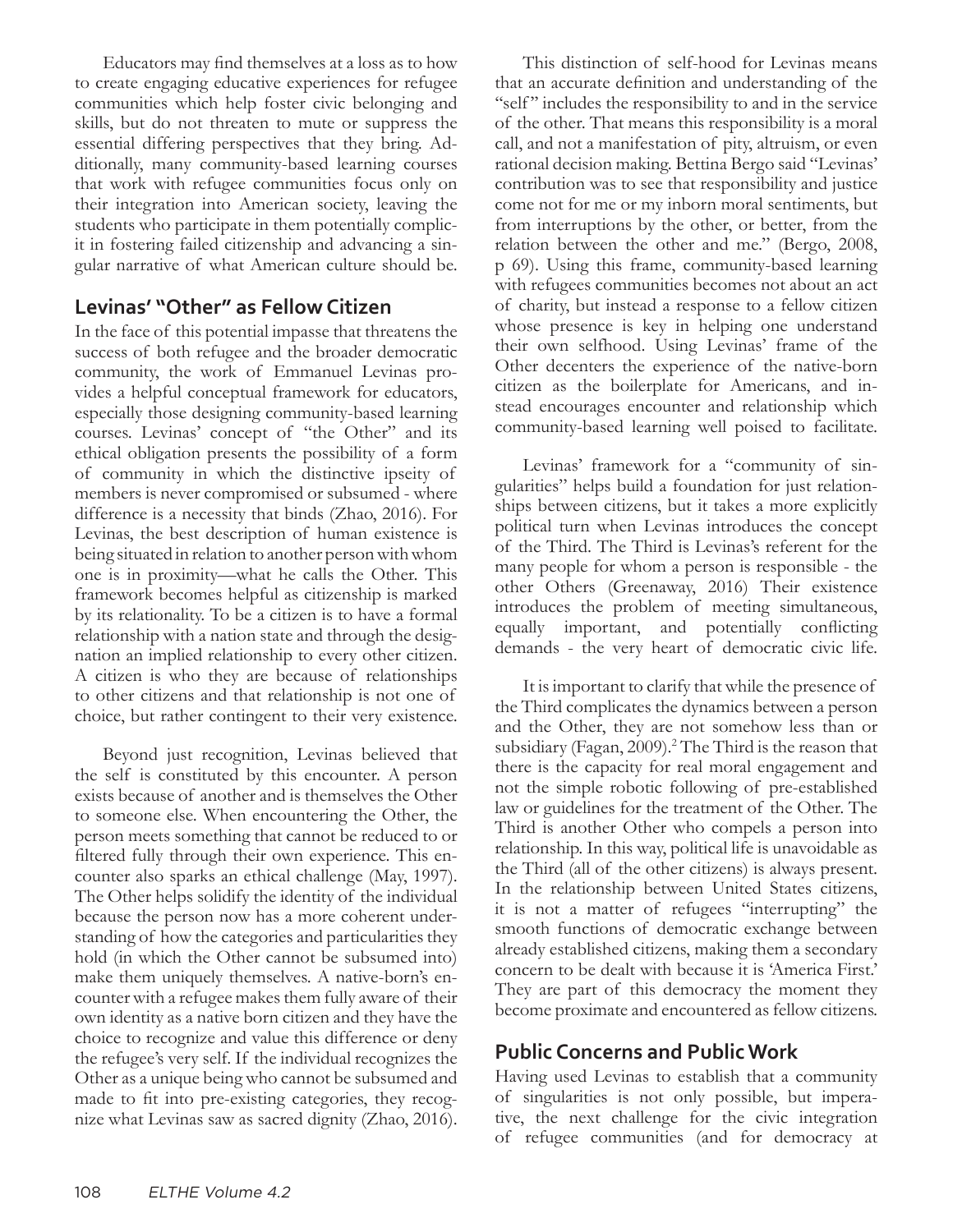large) is how to begin the dialogues across these singularities and undertake common action for the broader community and not just their own groups.

When the relationship to the Other is recognized, citizens find themselves proximate to one another. Dewey (2012) would say that this leads to the discovery of common consequences. This forms informal associations of groups and when these groups become aware of the consequence of their own actions on others in society and vice versa, they can become compelled to action and advocacy. In these moments, for Dewey, they become a *public.* Refugee parents and native born parents both share the consequences of the quality of the local highschool. Their children may access different elements of the school, but the school's successful retention of qualified staff and support programs impact them both. This presents an opportunity for refugee families to work together with native born families to take civic action for a shared goal.

Deweyan publics do not require uniformity of identity, just shared consequences and opportunity for action. Dewey (2012) believed it was through this collective work as publics that local particulars become a critical window to supposed larger universals, nuancing viewpoints and further entangling the lives of neighbors. Groups of citizens who exercise the most power within a nation often believe their interests are shared by the entire polity and are therefore public interest. They typically see the interests of marginalized groups as atypical and irregular (Schlesinger, 1991).

According to Dewey, if the state was not serving the people, it is simply a structure of government and not truly democratic in nature. It has to be responsive to the democratic community, with citizens serving as active observers and critics of the state in order to help it maintain its connection to the public (Dewey, 2012). Dewey believed that the state, which contained a plurality of association within it, had to be capable and willing to grow and evolve as that plurality shifted. He said

Just as publics and states vary with conditions of time and place, so do the concrete functions which should be carried out by states. There is no antecedent universal proposition which can be laid down because of which the functions of a state should be limited or should be expanded. Their scope is something to be critically and experimentally determined (Dewey, 2012, p. 112).

A functioning democracy then needs to change as its citizens change. Dewey described it as, "a kind of net consequence of a vast multitude of responsive adjustments to a vast number of situations, no two of which were alike, but which tended to converge to a common outcome," (2012, p. 122). For Dewey, political forms were not inherently good or bad, but were instead the results of choices made by humans in response to their changing circumstances and relationships.

But what if a nation's democracy and understanding of citizenship did not shift along with demographic changes? For many experiencing failed citizenship, the nation either claims to believe in a value while it's policies advocate something else entirely (e.g. the narrative of individuals being created equal while denying suffrage to women and people of color), or it does not reflect any of the values that new members of the community bring with them. The capacity for growth and change over time of a democracy in practice and value becomes essential. Banks said that "communities will find it difficult to develop strong commitments and identities with the nation-state if it does not reflect and incorporate important aspects of their ethnic and community cultures," (2019, p. 372). Citizens need to experience tangible civic equality and be recognized as having value by the state before they can make broader civic commitments.

#### **Education as Midwife: Community-Based Civic Education for a Renewed (or Still Born) Democracy**

At its best, civic education prefigures the sort of society it seeks to create. In the face of a changing democratic community, Westheimer (2019) believes that civic education in its current form leaves students unprepared, unenthused, and pushed to accept a historical narrative of the United States as the summation of possible civic life.<sup>3</sup> This is a threat to democratic life not only because of the milquetoast and uncritical image of civic identity it presents, but because of the implications of a required assimilation in lieu of difference or disagreement. Dryden-Peterson (2017) also says that poor civic education can recreate insecurity both for teachers and students because it reveals ambiguous allegiances. Refugee students feel they are being pressured to accept a way of being a "good American" that they may not agree with or see any benefit in. In turn, teachers may worry that refugee students' disengagement or even disdain for the sometimes pseudo-jingoist content of civics classes will become a point of conflict between them and students who are native citizens.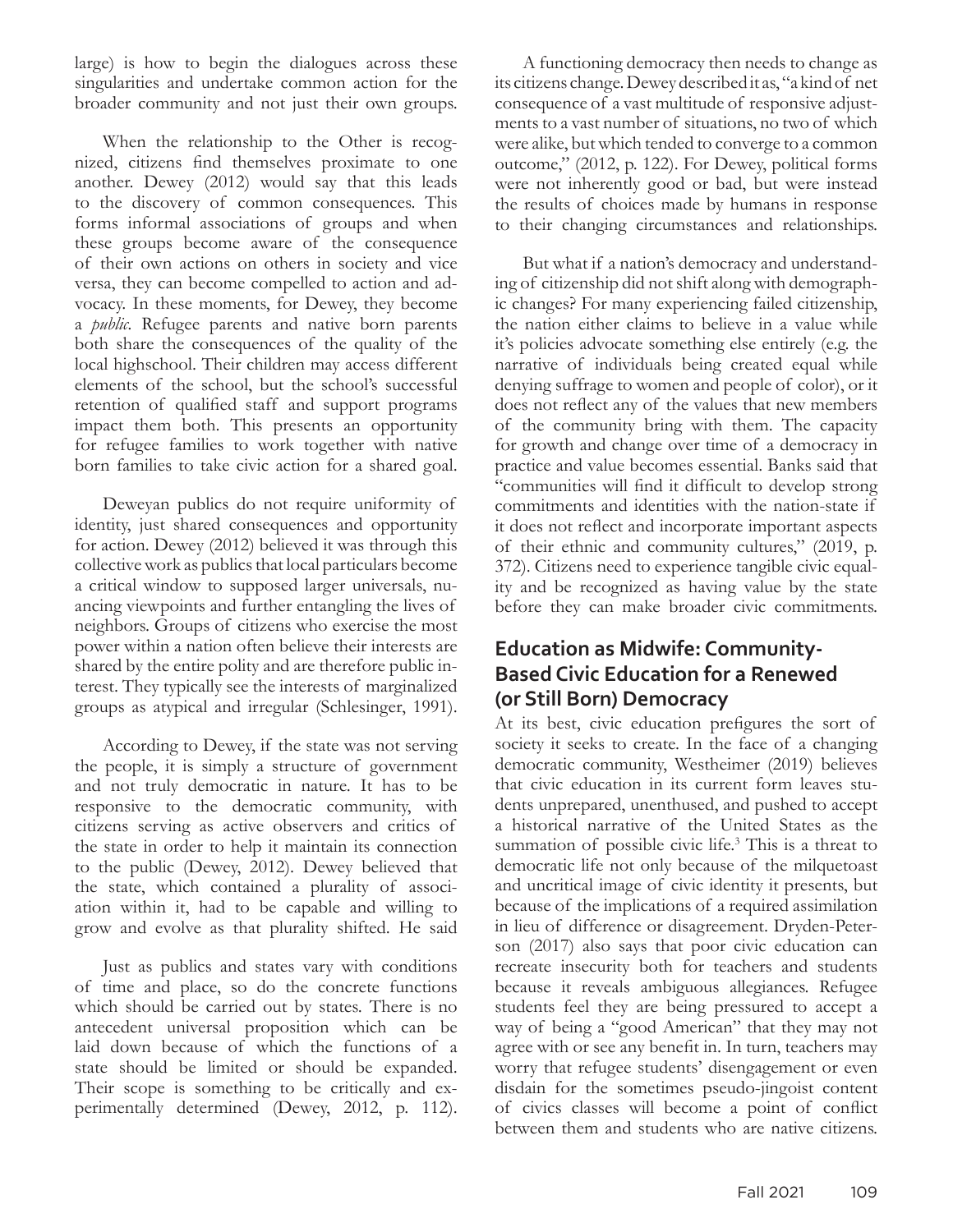As democracy shifts and grows with its people, civic education is failing to keep up. Banks' conception of failed citizenship revolves on the crucial insight that citizenship is more than just legal status. A citizen can legally have a right, but be impeded from using it (i.e. voter suppression). Banks (2005) acknowledges that while his research focused primarily on immigrants and people of color, the typology of failed citizenship may also fit some white people (especially the rural poor) and those groups discriminated against because of their gender, ethnicity, sexual orientation, and religion. If this stamp of failure seems to fit more citizens than not, a reevaluation is called for how citizenship is conceptualized and taught.

False unity is a trap in civics education that must be avoided if an authentic democratic community can be built. Zhao (2014) cautions that civic education strategies that focus on concepts like "inclusion" or "sense of belonging" often mask an overvaluing of sameness and reinforce for students the perception that differences are unwelcome, lead to conflict, and poison the learning environment. Banks (2017) actually believes that failed citizenship can be reduced by leaning into education about difference and explicitly names culturally responsive and sustaining pedagogy and ethnic studies teaching as preferred methods to help students build skills around political efficacy and civic action. While refugee students are often the most obvious, Banks (2019) says that the majority of students in civic classrooms are actually in need of better recognition of the complex, multiple, and often conflicted identities they carry as they work to establish citizenship identities.

#### **Citizens as a Community "Who Have Nothing In Common"**

Faced with the reality that most classrooms may be full of students experiencing failed citizenship, civic educators should not attempt to build the false unity that has already been established as pedagogically ineffective and morally questionable because of the way it may push for the erasure of students' alterity. A viable alternative is Gert Biesta's (2004) form of the classroom called 'community of those who have nothing in common'. This community is the contrast to the idea of a rational community where the end goal is a common discourse and individual perspectives are shifted to fit universal categories. The rational community makes the community members rational agents and renders their particularity utterly inessential (Biesta, 2004). Most educational settings often seek (intentionally or not) to create rational communities so that essential serious information may be conveyed and acquired efficiently.

Alternatively, the 'community of those who have nothing in common' is a space where everyone is a stranger to each other and individuals' particularity (like that of Levinas' Other) are irreducible. Beista (2004) believes it is both a space of radical ethical encounter and the environment that teachers should seek to create in the classroom. In this space, everyone speaks with their own voice with the emphasis first on dialogue and listening rather than the identification and acquisition of truth. Refugees, native born students, and teachers all talk about civic identity in their own voice using their own frames and perspectives. It shifts the model of learning away from that of the rational community - the passive acquisition of a recognized and universal truth - to something rooted in relationality and particularity. Learning in the 'community of those who have nothing in common' is the experience of *responding* to essential questions with one's particular voice and listening to others. Framed this way, a student does not learn to be a citizen by memorizing the branches of government or the order of rights in the first amendment. They learn when they respond to the unfamiliar and unique narratives the Other brings into the classroom. Biesta (2004) cautions educators that this will disrupt the previous placid operation of the rational community in their classrooms, but he believes it is the beginning of something more.

Citizens are bound to each other as much as they are bound to the place they reside. Refugees with failed citizenship feel a disconnect from the values and larger project of democracy in the United States because the rest of the nation has not sought them out as interlocutors. Zhao (2014) says that democracy ceases to be a field of competition, with groups strategically furthering their own purposes at the cost of others, only when its citizens understand it to be an ethical space where communication on issues of common concern happens. Spaces where citizens can speak freely, raise questions, advocate for solutions to problems *and do so in their own cultural voice* must exist. They must be present and maintained in schools, the great forge of democratic life and proximity, through an experiential and community-based curriculum that is unafraid of difference and sees that the presence of refugees (and anyone else experiencing failed citizenship) is not an interruption. A civic education that combats failed citizenship must encounter the Other with hospitality, curiosity, and a willingness to take the time to let them know this place is theirs too.  $\blacksquare$